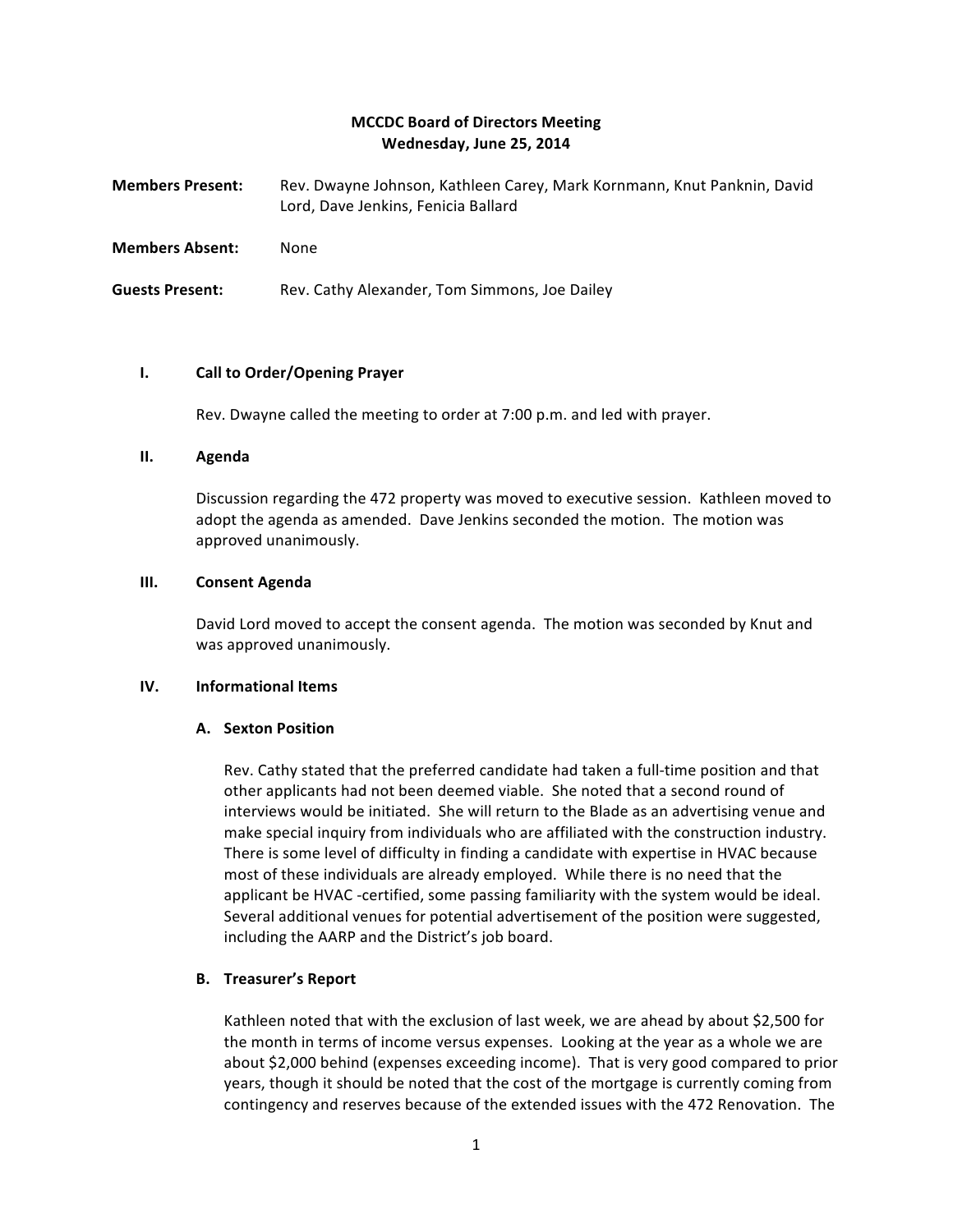liquid assets of the Church sit roughly at the following: \$201,000 (Capital Projects), \$47,000 (Checking: General Operating & Contingency/Reserve), \$57,000 (Buchanan), \$1,800 (Capital Campaign).

Kathleen continues to work with Lance to try to clear up issues related to the balance sheet. There appear to be some incorrectly posted items that date back to the Refinancing Initiative. Kathleen has reached out to Katz, but it has not yet yielded results. It was discussed that movement needed to occur on the issue of the annual audit. Kathleen will follow-up with Jim Garner about his contact. Rev. Dwayne expressed interest in ensuring that the audit also includes an assessment of best financial practices and corresponding recommendations, along with a more traditional review of the books.

### **C. Trustees' Report**

Joe reported that there are two major projects that the Trustees are working on  $$ caulking and the roof replacement. In addition to this there are a number of ongoing issues with Church maintenance that need to be addressed. One really positive development has been the contribution by two volunteers to improving the outside yard/garden areas. Their efforts have been greatly appreciated. The Trustees are working with Rev. Cathy to see if responsibility for some maintenance issues could be moved to the Project Empowerment interns. The Trustees continue to need help and support in moving forward with their many responsibilities.

#### **V. Discussion Items – Church Growth Plan**

Dwayne discussed a proposed initiative that was developed in consultation with Rev. Cathy, as well as Kathleen and Knut. In developing the proposal he looked to priorities from the prior Board retreats with a mind toward asking if they were tied to our Church's mission and with an awareness around concerns about attendance. Dwayne noted that sometimes attendance is down on Sundays when there are a lot of other church activities during the week and hypothesized that congregants are attending the activities and considering this their church attendance. To respond to this, one of the ideas is trying to focus on bringing those activities into the Sunday worship service by building in new peak Sundays that would have a service focus. These would include services aimed at the transgender community, neighborhood service/beautification, and outreach to the college-aged population. From a benchmark perspective the aim is to achieve higher cumulative attendance by increasing average weekly service attendance (presently at 201 congregants) by 10 people a month. The benchmarks would ask whether the activities occurred and whether attendance numbers increased. Rev. Cathy is working on visual elements regarding this project and additional work needs to be done on making specific requests to people who are not presently engaged to try to get them involved with these projects.

Dave Jenkins inquired as to how this initiative is specifically tied to achieving higher attendance numbers. Rev. Dwayne explained that the initiative attempted to identify activities that had been successful in the past, while also building new initiatives. Many of these will reach out to new populations, who will likely want to bring in their friends and family. One way to help facilitate this is by giving members of the targeted populations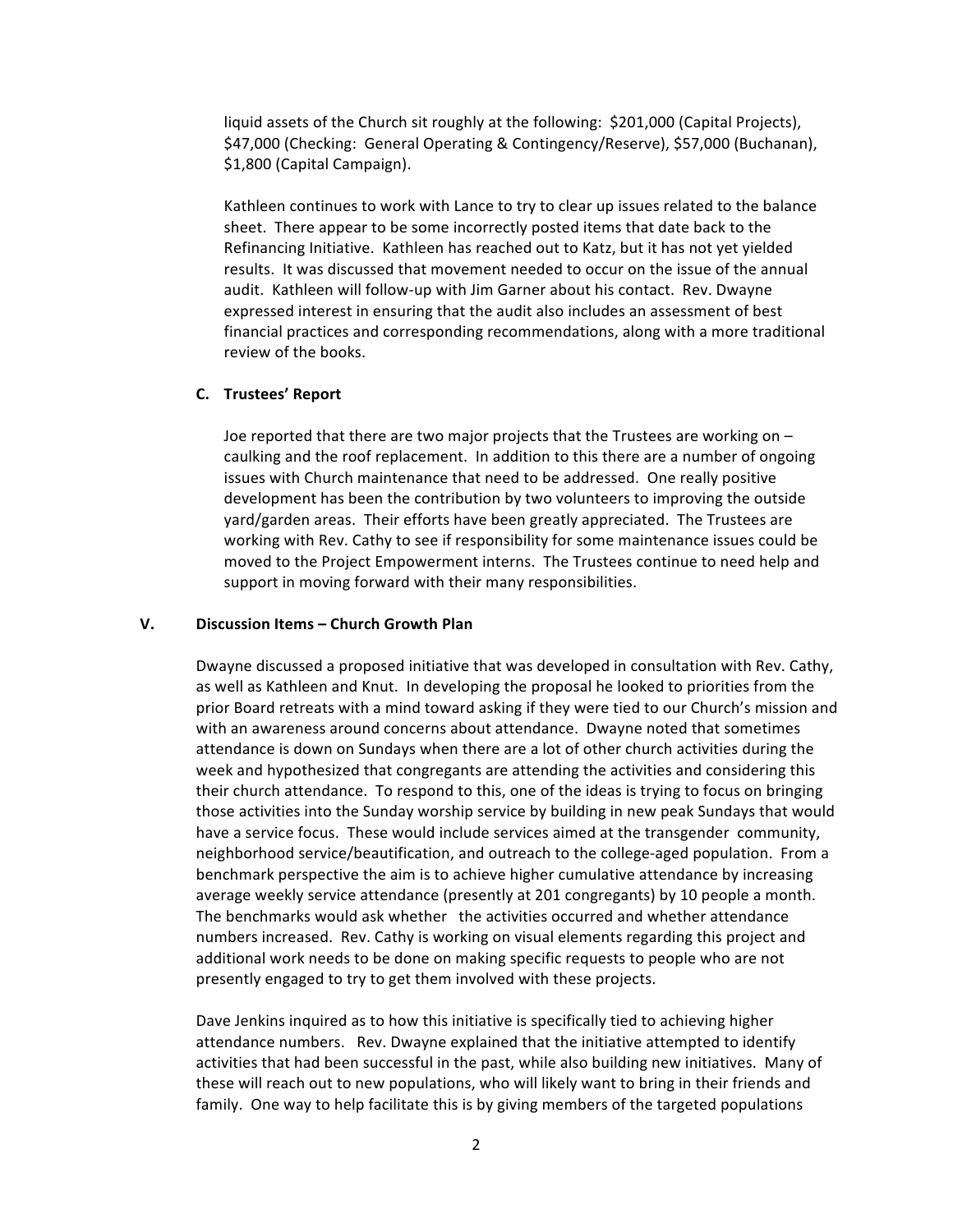speaking opportunities in the service. Dave expressed concern about whether invitees would be specifically encouraged to bring new members and how we can challenge and empower congregants to bring their friends.

Mark expressed concern about one-time events that prompt token participation but don't result in new members who are regularly engaged with the Church. Mark would like to see a call to action by the congregation and an initiative that is not as top-heavy on the Church leadership. Mark expressed extreme concern over the severe attendance decline at the 11:00 service and asked that we consider why this has happened.

David Lord expressed support for the program, stating that one of its strengths was the ability to take immediate action. David cautioned against being overly driven by numerical benchmarks, stating that if at the end we accomplish the programs and improve lives, that should be considered a success. David did note that reaching new congregants may take more than just a special event and can often be about changing church culture.

Fenicia noted that MCCDC is a social media church and that we need to have heightened focus in this area, including pastoral participation.

Tom Simmons noted that part of the focus of the Spanish speaking ministry includes outreach to the transgender community and that visibility on MCCDC's part in this community will be vital to the success of our initiative.

Knut encouraged us to look at opportunities presented by the MCC corporate store in terms of heightening visibility through the denomination's branding and merchandise. Kathleen noted that this initiative is a good first step and a place to start toward addressing these issues.

In terms of steps moving forward, Dwayne will take these comments into consideration and give more thought to issues regarding the  $2^{nd}$  Sunday Project (ongoing participation of new attendees) and congregational involvement.

### **VI. Executive Session**

David Lord moved to go into executive session with Tom Simmons, Joe Daily and Rev. Cathy as invited guests. Kathleen seconded the motion and the motion was approved unanimously. Fenicia moved to exit the executive session. The motion was seconded by Dave Jenkins and was approved unanimously.

#### **VII. Pastoral Evaluation**

Dwayne proposed an evaluation process, based on the outline that he made available. There was a discussion on the timeline, finances and the question of an independent evaluator. Mark expressed disappointment that we would rely on MCC internal facilitators and questioned whether the result would be an honest assessment. He also criticized the timeline. Dave Jenkins wondered whether the costs associated with the process this year would have to be born year after year and whether the process would lead to tools that could be used in future evaluations. Dwayne clarified that some of the costs with the first